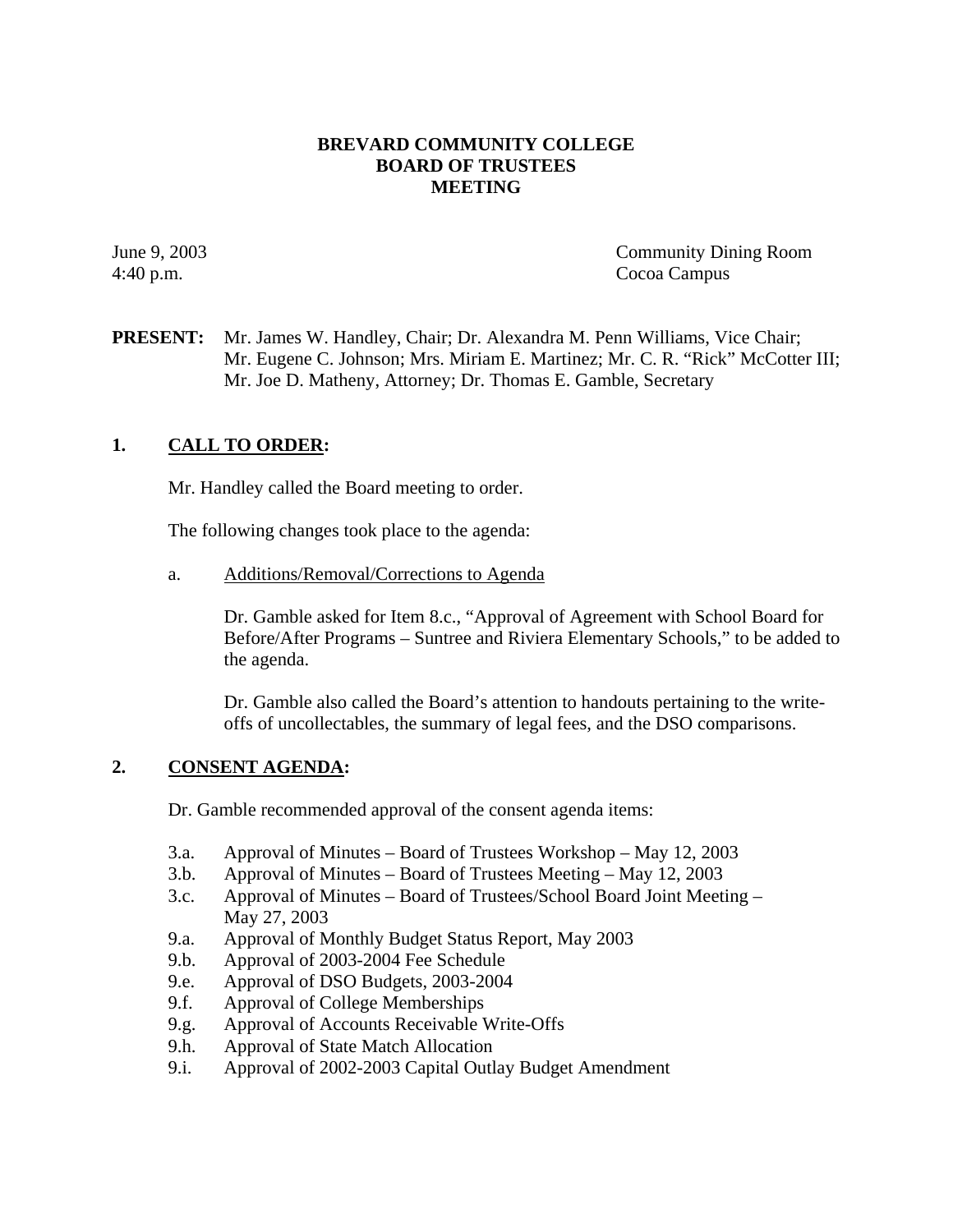Board of Trustees Meeting June 9, 2003  $Page - 2 -$ 

> Mr. Johnson moved approval of the consent agenda items. Mrs. Martinez seconded the motion. All those voting in favor of the motion – Handley, Johnson, McCotter, Martinez, and Penn Williams; opposed – none. Motion unanimously approved.

## **3. APPROVAL OF THE OFFICIAL MINUTES OF PREVIOUS MEETINGS:**

a. Minutes – Board of Trustees Workshop – May 12, 2003

Approved – consent agenda.

b. Minutes – Board of Trustees Meeting – May 12, 2003

Approved – consent agenda.

c. Minutes – Board of Trustees/School Board Joint Meeting – May 27, 2003

Approved – consent agenda.

### **4. COMMUNICATIONS:**

a. Report on the Hospitality Management/Culinary Arts Program, Cocoa Campus -Dr. Fettrow/Mr. Grulich

Dr. Brenda Fettrow, Cocoa Campus President, introduced Mr. Dave Grulich, Coordinator of the Culinary Arts and Hospitality Management Program at BCC. Mr. Grulich gave a presentation on the BCC Culinary Arts and Hospitality Management Program.

b. Update on Digital Conversion of WBCC-TV – Dr. Cobb/Mr. Williams

Dr. Kathy Cobb, Campus President for the Virtual Campus, introduced Mr. Joe Williams, General Manager of WBCC-TV. Mr. Williams gave an update on the digital conversion of WBCC-TV. He reported there was a correction to the handout titled, *WBCC-TV Digital Conversion Update,* which should have stated that WBCC-TV was one of 155 stations that successfully made the digital conversion. There were 174 stations that did not make the conversion. Mr. Williams reported WBCC-TV expects to have their grand opening in Fall 2003.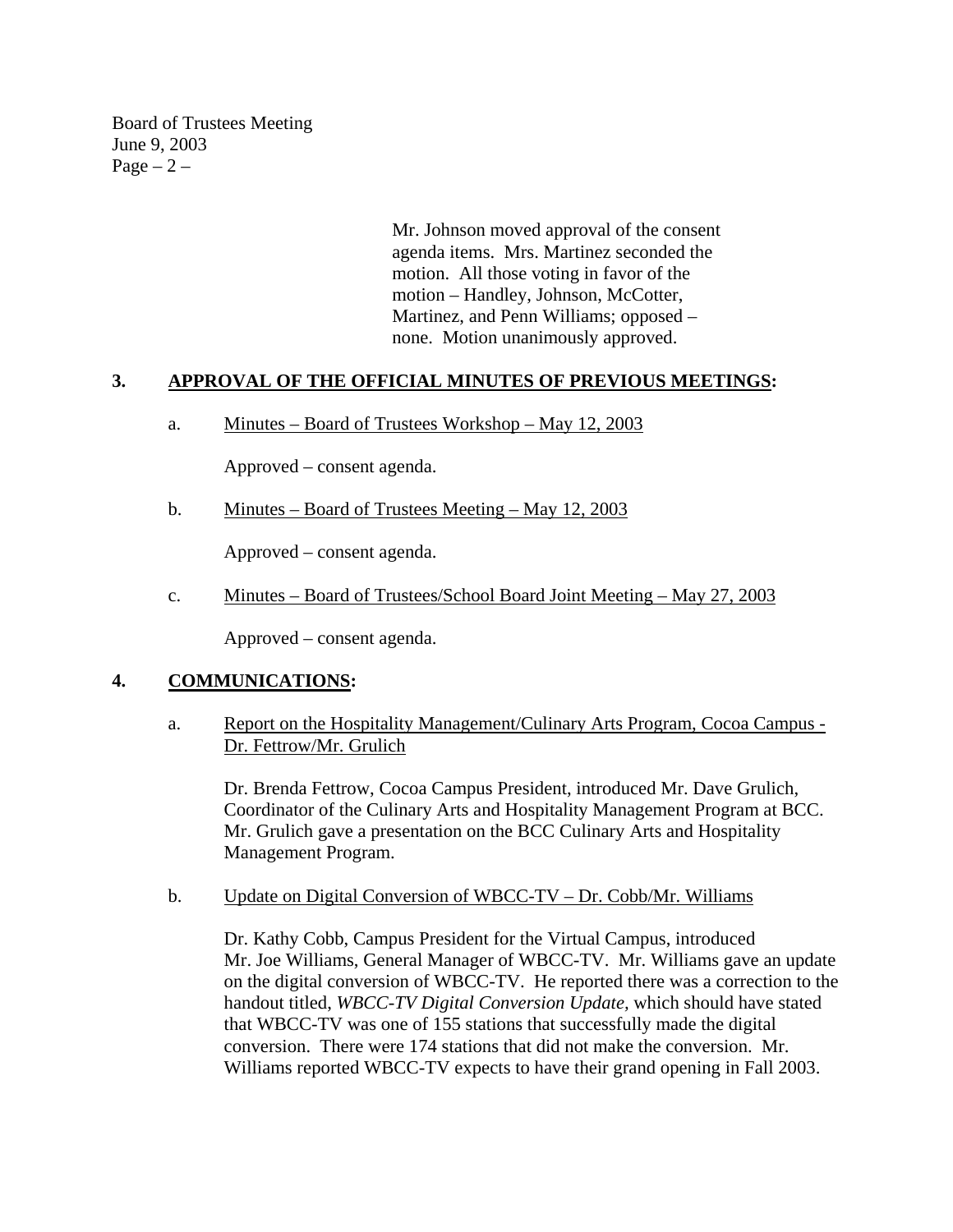Board of Trustees Meeting June 9, 2003 Page  $-3$  –

# **5. CITIZEN'S PRESENTATION:**

None.

# **6. CONSTRUCTION AND DEVELOPMENT:**

a. Approval of Proposed YMCA Renovations – Dr. Fettrow/Mr. Little/Mr. Vasbinder (Addendum)

Mr. Al Little, Vice President of Finance and Administrative Services, provided the members of the Board with a handout and reported the YMCA has been working with an architect to develop conceptual plans for the renovation of the Cocoa gymnasium to transform it into a YMCA family center. Mr. Little reviewed the basic idea of these plans with the Board. He reported that because the Board is not meeting again until August 2003, the conceptual plans were presented for approval in order to proceed with the project this summer. Dr. Fettrow reviewed further details of the conceptual plans. Mr. John Vasbinder, YMCA representative, gave an update of the YMCA schedule for the renovation. Mr. McCotter reported the members of the Board would like to see the final design for approval by the Board. The projected date for opening the center to the public is scheduled for some time in November or December 2003. The projected date for the ribbon cutting and grand opening is scheduled for some time in January 2004.

Mr. Vasbinder, Mr. Little, and Dr. Fettrow answered further questions presented by the members of the Board.

It was the consensus of the Board to proceed with the plans for the YMCA, but also to have Florida Architects, Inc., review the plans to make sure the building design flows with the other buildings on the Cocoa Campus. Dr. Gamble recommended approval of the conceptual designs of the YMCA building, subject to approval by Florida Architects, Inc.

> Mrs. Martinez moved approval of the conceptual designs of the YMCA building, subject to approval by Florida Architects, Inc. Mr. Johnson seconded the motion. All those voting in favor of the motion – Handley, Johnson, McCotter, Martinez, and Penn Williams; opposed – none. Motion unanimously approved.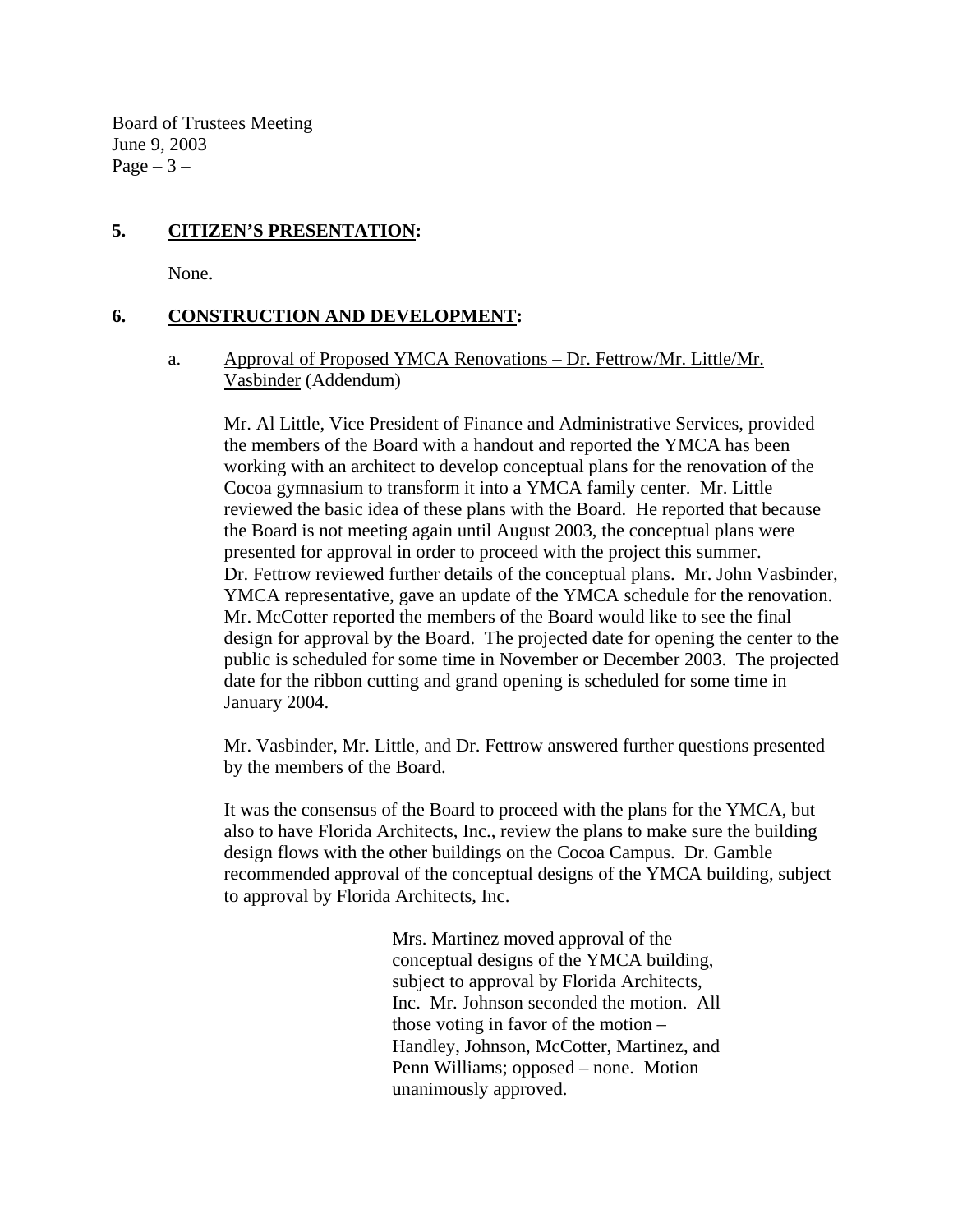Board of Trustees Meeting June 9, 2003 Page  $-4$  –

# **7. OLD BUSINESS:**

### a. Report on Pending Legal Actions – Mr. Matheny (Addendum)

Mr. Matheny reported it has been an active month on personnel and administrative matters. He reported there is no longer a need to hold a special meeting on July 15, 2003.

### (1) Approval of Sports Utilization Contract – Mr. Matheny (Addendum)

Mr. Matheny reported that Mr. Rusty Buchanan, from Space Coast Promotions, has executed the modified Sports Utilization Contract, which was provided to the members of the Board. Dr. Gamble pointed out, along with Mr. Buchanan's concurrence, that the agreements that had been made previously, actually conclude July 20 and July 27, with the AAU Boys National 11 and Under Tournament. Dr. Gamble recommended approval of the Sports Utilization Contract.

> Mrs. Martinez moved approval of the Sports Utilization Contract. Mr. Johnson seconded the motion. All those voting in favor of the motion – Handley, Johnson, McCotter, Martinez, and Penn Williams; opposed – none. Motion unanimously approved.

### (2) Approval of Agreement for Legal Services – Mr. Matheny (Addendum)

Mr. Matheny reported he would like to represent Brevard Community College for another year. A summary of legal fees was distributed to the members of the Board. Mr. Matheny reported he is willing to represent the college without any increase in fees. He reported if the Board approves hiring him for another year, he would assume the Board would also agree to hire Mr. Jesse Hogg as the labor attorney for Brevard Community College for another year. Dr. Gamble recommended approval of the Agreement for Legal Services for Mr. Matheny to represent Brevard Community College for another year, to include Mr. Hogg representing the college as labor attorney.

> Mrs. Martinez moved approval of retaining Mr. Matheny as the college attorney for another year and Mr. Hogg as labor attorney. Dr. Penn Williams seconded the motion. All those voting in favor of the motion – Handley, Johnson, McCotter, Martinez, and Penn Williams; opposed – none. Motion unanimously approved.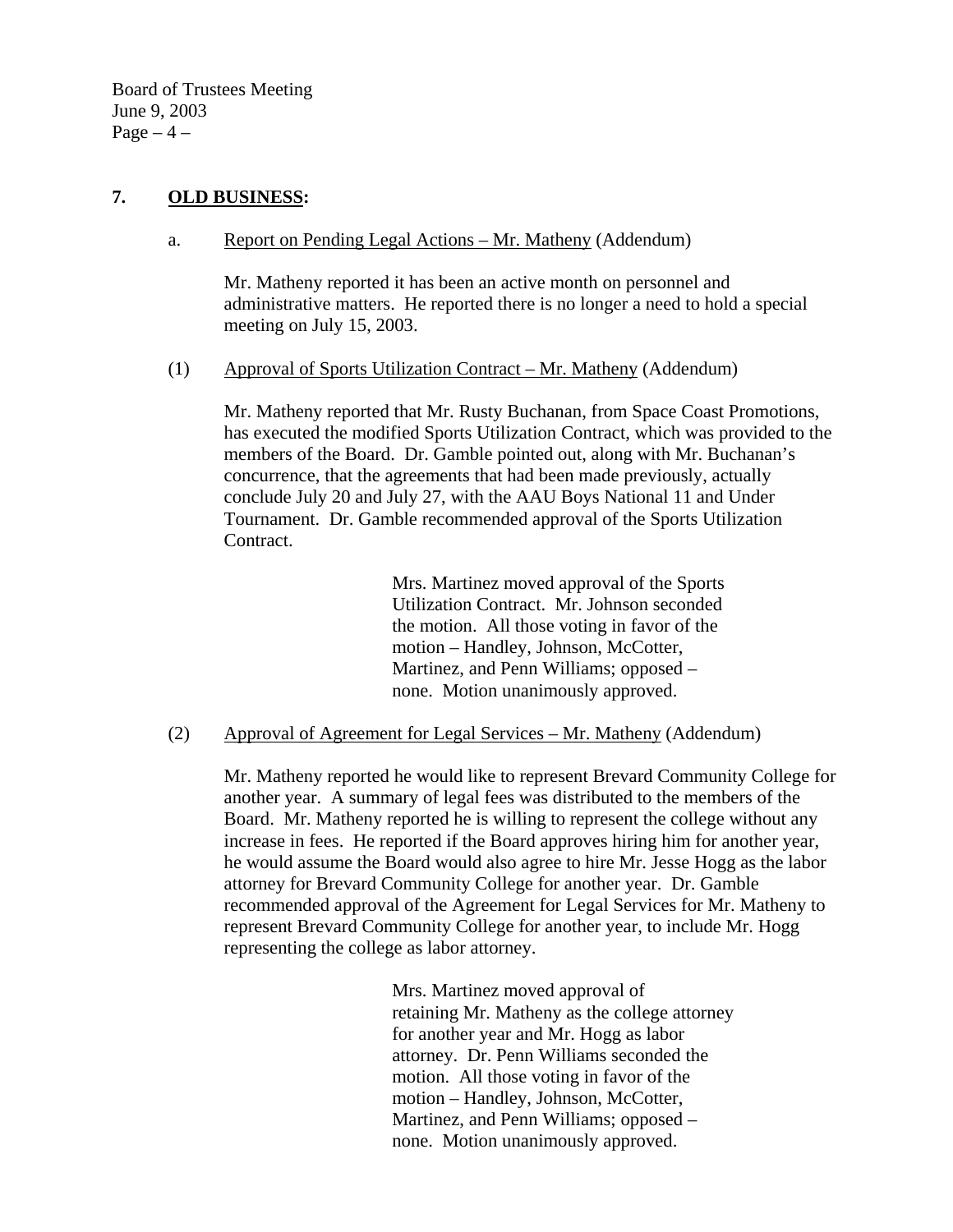Board of Trustees Meeting June 9, 2003 Page  $-5-$ 

# **8. NEW BUSINESS:**

- a. Approval of Personnel Actions Ms. Oglesby (Addendum)
- (1) Dr. Donald Astrab, Executive Vice President/Chief Learning Officer (Addendum)

Dr. Gamble reported in the personnel actions, the members of the Board approved the appointment of Dr. Don Astrab, as BCC's new Executive Vice President/Chief Learning Officer. He reported BCC is very pleased to have Dr. Astrab assume this new role at the college. This will bring some significant new leadership to BCC's academic programs, both academic and technical.

Dr. Gamble reported the members of the Board also received a handout on the reorganization of the college. This organization, under the Executive Vice President, does meet a number of the issues raised by the SACS visit at BCC and brings the college into compliance with concerns that were raised at that time.

Dr. Gamble recommended the members of the Board make a formal approval of the personnel actions.

> Dr. Penn Williams moved approval of personnel actions. Mr. Johnson seconded the motion. All those voting in favor of the motion – Handley, Johnson, McCotter, Martinez, and Penn Williams; opposed – none. Motion unanimously approved.

### b. Request for Board Meeting Agenda Items – Board Members

Mrs. Martinez asked for the "One College Concept" to be placed on the list of Board Meeting agenda items to standardize curriculum, laboratories, instructional textbooks, software, libraries, etc., to achieve the "one college concept."

Dr. Penn Williams asked for the review of the new language in the charter school bill, with regard to charter schools, to be added to the Board of Trustees workshop list.

### c. Approval of Agreement with School Board for Before/After School Programs – Suntree and Riviera Elementary Schools (Addendum)

Dr. Gamble reported the members of the Board were given a handout regarding the Agreement with the School Board for Before/After School Programs – Suntree and Riviera Elementary Schools. He reported this contract renews a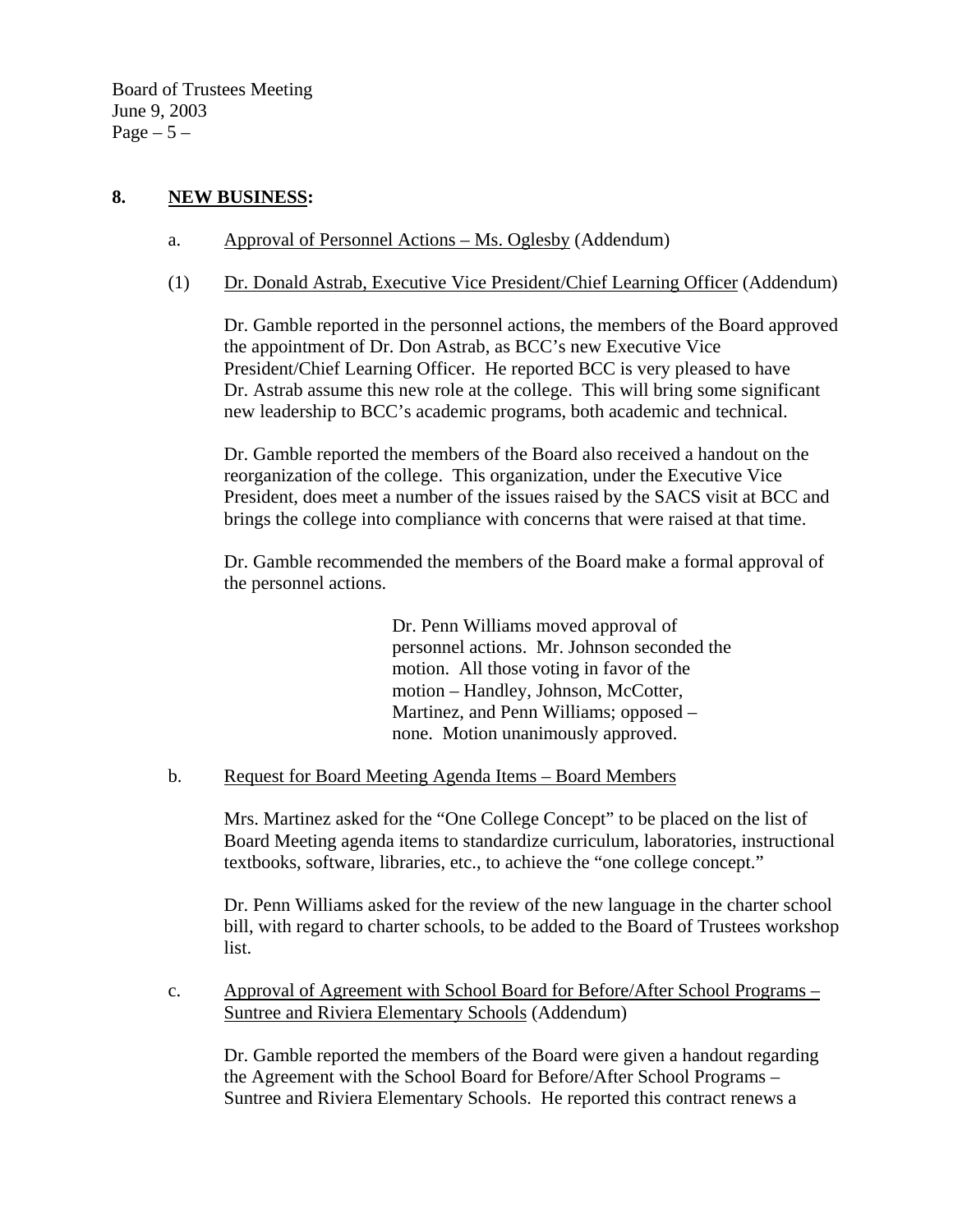Board of Trustees Meeting June 9, 2003 Page –  $6$  –

> nine-year collaboration to provide low-cost before and after school program activities to elementary schools requesting this service, presently Suntree Elementary and Riviera Elementary. The programs are entirely self-supporting with a substantial net income, which is used to support scholarships at Brevard Community College. Dr. Gamble recommended approval of the Agreement with School Board for Before/After Programs – Suntree and Riviera Elementary Schools.

> > Mrs. Martinez moved approval of the Agreement with the School Board for Before/After Programs – Suntree and Riviera Elementary Schools. Mr. McCotter seconded the motion. All those voting in favor of the motion – Handley, Johnson, McCotter, Martinez, and Penn Williams; opposed – none. Motion unanimously approved.

### **9. FINANCIAL ACTIONS:**

a. Approval of Monthly Budget Summary Report, May 2003 – Mr. Cherry (Addendum)

Approved – consent agenda.

b. Approval of 2003-2004 Fee Schedule – Mr. Little (Addendum)

Approved – consent agenda.

c. Approval of General Fund Budget, 2003-2004 & Master Grade/Salary Schedule – Mr. Little/Ms. Oglesby (Addendum)

Mr. Little reported that during the Board Workshop, BCC presented a summary of the proposed 2003-2004 General Unrestricted Fund Budget. There are limited new dollars, but BCC has allocated the funds to continue operation to meet the goals of the Board. Dr. Gamble recommended approval of the General Fund Budget, 2003-2004 & Master Grade/Salary Schedule.

> Mrs. Martinez moved approval of the General Fund Budget, 2003-2004 & Master Grade/Salary Schedule. Mr. Johnson seconded the motion. All those voting in favor of the motion – Handley, Johnson, McCotter, Martinez, and Penn Williams; opposed – none. Motion unanimously approved.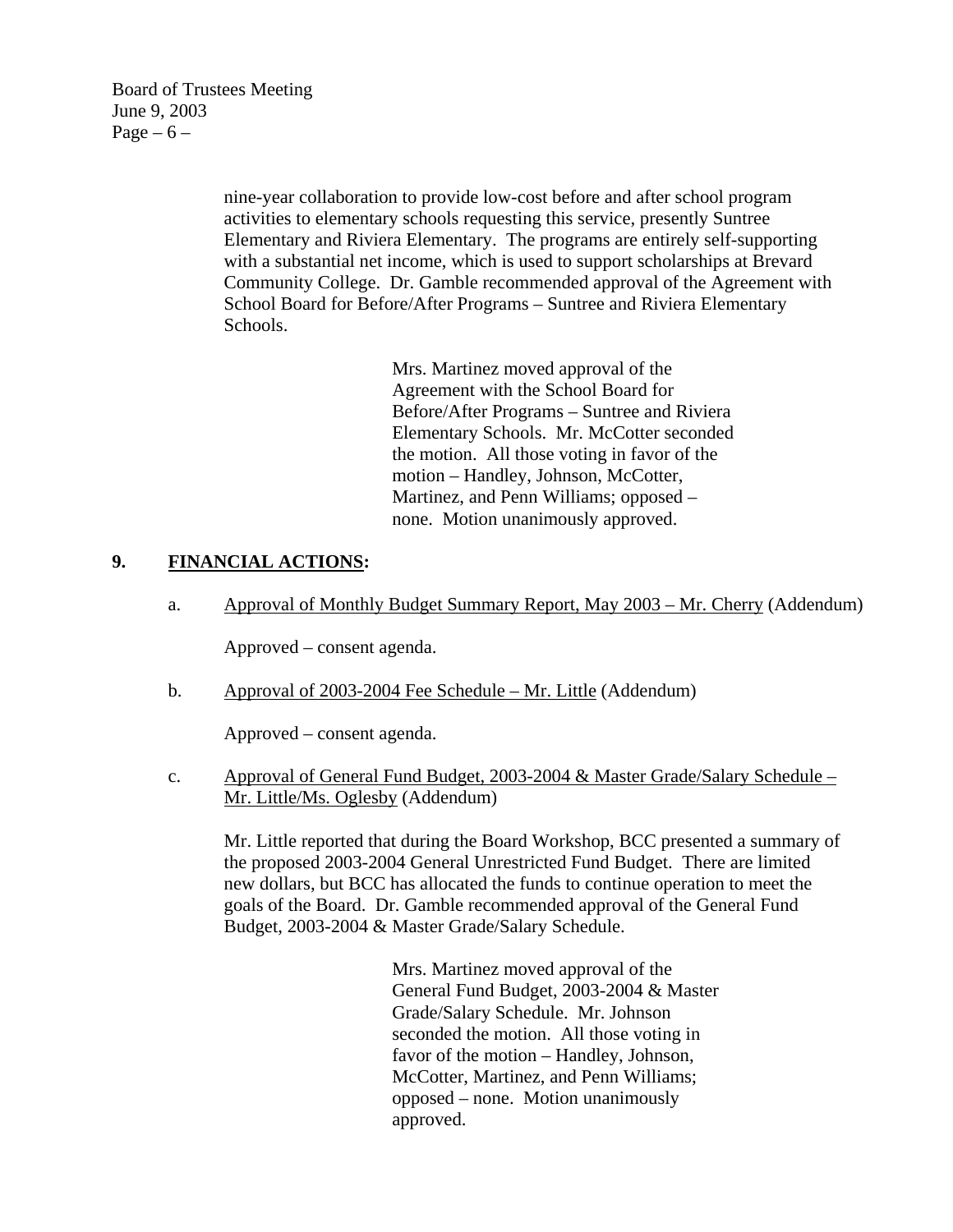Board of Trustees Meeting June 9, 2003 Page  $-7$  –

d. Approval of 2003-2004 Capital Outlay Budget – Mr. Little (Addendum)

Mr. Little reported the Capital Outlay Budget is funded primarily from State appropriations, but also includes funding from student fees, license tag revenue, donations, and local funds. The members of the Board were provided a list of BCC's planned projects for 2003-2004. BCC's emphasis for the coming year includes the completion of several ongoing renovation projects, extensive reroofing on the Cocoa and Melbourne Campuses, and a few air conditioning and infrastructure projects. Dr. Gamble recommended approval of the 2003-2004 Capital Outlay Budget.

> Mrs. Martinez moved approval of the 2003- 2004 Capital Outlay Budget. Mr. McCotter seconded the motion. All those voting in favor of the motion – Handley, Johnson, McCotter, Martinez, and Penn Williams; opposed – none. Motion unanimously approved.

e. Approval of DSO Budgets, 2003-2004 – Mr. Little (Addendum)

Approved – consent agenda.

f. Approval of College Memberships – Dr. Gamble (Addendum)

Approved – consent agenda.

g. Approval of Accounts Receivable Write-Offs – Mr. Cherry (Addendum)

Approved – consent agenda.

h. Approval of State Match Allocation – Mr. Little (Addendum)

Approved – consent agenda.

i. Approval of 2002-2003 Capital Outlay Budget Amendment – Mr. Little (Addendum)

Approved – consent agenda.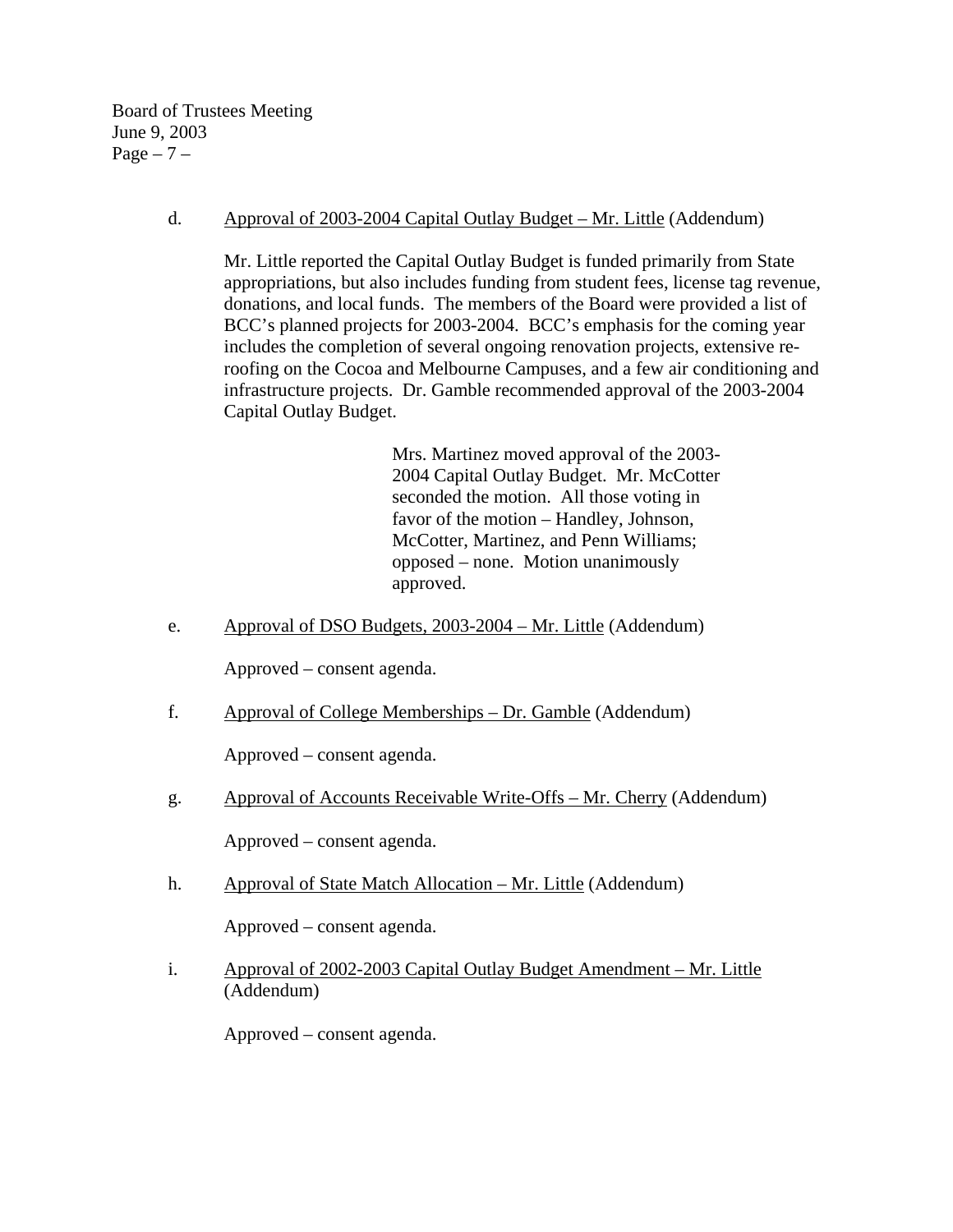Board of Trustees Meeting June 9, 2003  $Page - 8 -$ 

## **10. REPORT OF THE DISTRICT PRESIDENT:**

#### a. Approval of Reorganization of the District Board of Trustees

Mr. Handley turned the gavel over to Dr. Gamble who called for nominations for Chair. Dr. Penn Williams nominated Mr. James W. Handley to remain as Chair of the Board of Trustees. Mr. McCotter seconded this nomination. Mrs. Martinez nominated Dr. Penn Williams for the position of Chair of the Board of Trustees. Dr. Penn Williams declined due to her position in Tallahassee. She reported she would like to continue to serve as Vice Chair.

> A vote was conducted for the position of Chair. Dr. Gamble announced Mr. James W. Handley as the Chair of the Board of Trustees. (5-0)

 Dr. Gamble called for nominations for the position of Vice Chair. Mr. McCotter nominated Dr. Penn Williams as Vice Chair of the Board of Trustees. Mrs. Martinez seconded this nomination.

> A vote was conducted for the position of Vice Chair. Dr. Gamble announced Dr. Alexandra M. Penn Williams as the Vice Chair of the Board of Trustees. (5-0)

b. Approval of College Committee Assignments for the District Board of Trustees

Mr. Handley asked the members of the Board of Trustees to choose the committees they would like to serve on for the coming year. It was the consensus of the members of the Board to remain on the same committees as they served on over the past year. They are as follows:

| <b>Alumni Association Committee</b>       | Mr. Johnson              |
|-------------------------------------------|--------------------------|
| <b>Architect Selection Committee</b>      | Mrs. Martinez            |
| <b>BCC Foundation Board of Directors</b>  | Mr. Handley              |
| <b>Community Partnership</b>              | Mr. Johnson              |
| The Historic Cocoa Village Playhouse      |                          |
| <b>Board of Directors</b>                 | Mr. McCotter             |
| <b>Insurance Committee</b>                | Mr. McCotter             |
| <b>Master Planning Committee</b>          | Mr. Johnson              |
| Maxwell C. King Center for the Performing |                          |
| <b>Arts Board of Directors</b>            | Dr. Penn Williams/       |
|                                           | Mrs. Martinez, effective |
|                                           | March 2003               |
| Planetarium                               | Mr. Handley              |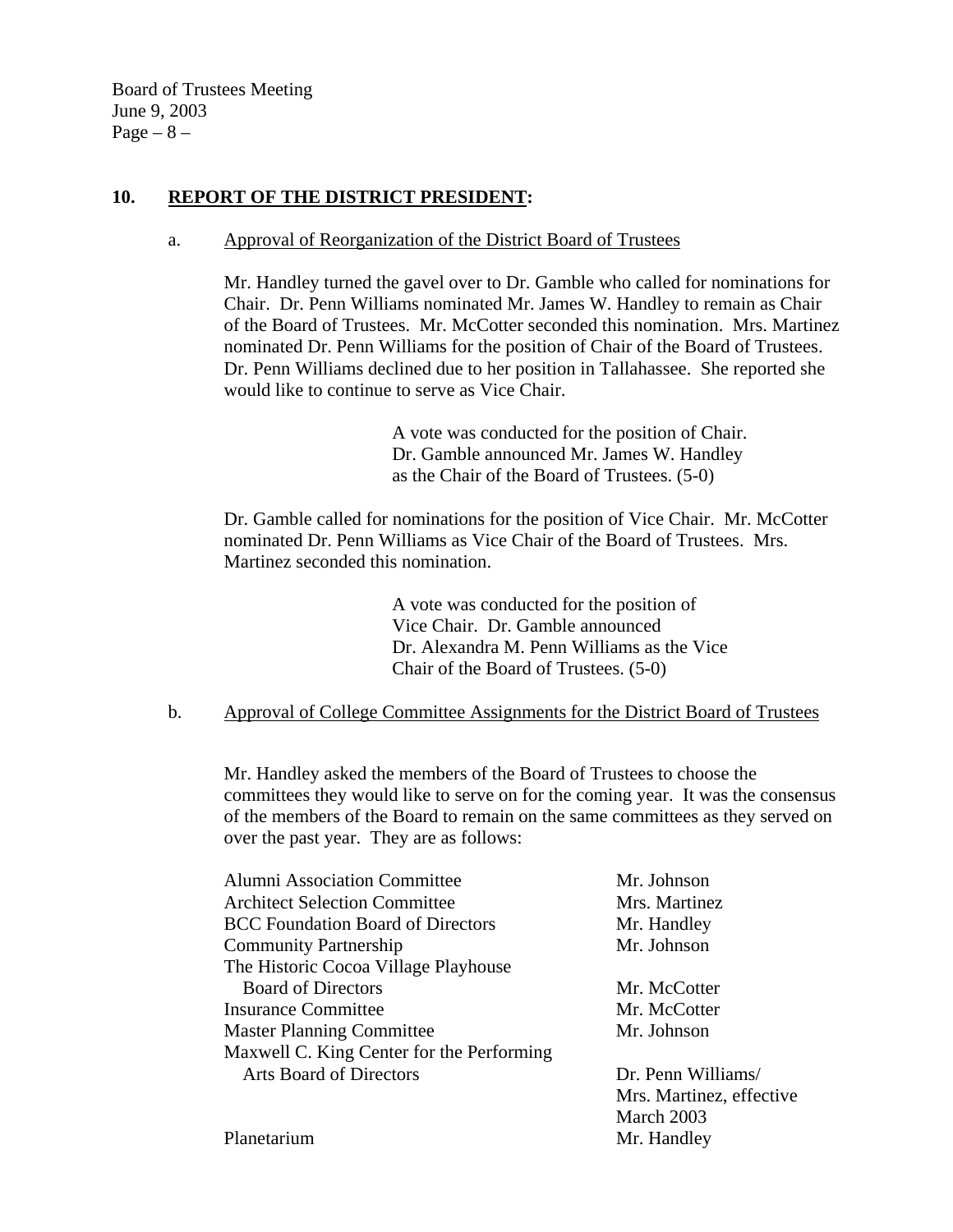| <b>SACS</b> | Mr. Johnson  |
|-------------|--------------|
| YMCA        | Mr. McCotter |

#### c. Report on College Affiliation Agreements

Dr. Gamble reported the Board received a handout of the institutions that have interinstitutional agreements with the college. BCC is in the process of carrying out two additional interinstitutional agreements; one with Barry University of Miami Shores, and the other with Embry Riddle Aeronautical University in Daytona. Those agreements are in process and do not require Board action. Dr. Gamble reported BCC is very careful to minimize interinstitutional competition and gives priority to the University of Central Florida. There is an exchange of funds when they utilize the space at BCC, with some of it being an in-kind service arrangement. He reported this enhances BCC's ability to serve the residents of Brevard County by facilitating upper division and graduate-level study.

#### d. Summer 2003 Enrollments

Dr. Gamble reported the Summer 2003 enrollments have continued to be in line with the Fall and Spring enrollments. At the present time, BCC's headcount enrollment for Summer 2003 is up 4.23% and BCC's credit hour enrollments are up 5.44%. This is a good sign and it is in line with BCC's ability to fund the increases.

### e. Future Board of Trustees Meetings

Mr. Handley reported the members of the Board needed to confirm continuation of the meeting schedule on the fourth Monday of each month with the location of six meetings at the Cocoa Campus and two each at the Titusville, Melbourne, and Palm Bay Campuses. The members of the Board also needed to confirm they wanted to continue with the same format of each Board of Trustees meeting with a workshop at 2:00 p.m. and the regular Board of Trustees Meeting at 4:30 p.m. It was the consensus of the Board to keep this schedule for the upcoming year.

> Mr. McCotter moved approval that the Board of Trustees will continue to maintain the current schedule as posted. Mrs. Martinez seconded the motion. All those voting in favor of the motion – Handley, Johnson, McCotter, Martinez, and Penn Williams; opposed – none. Motion unanimously approved.